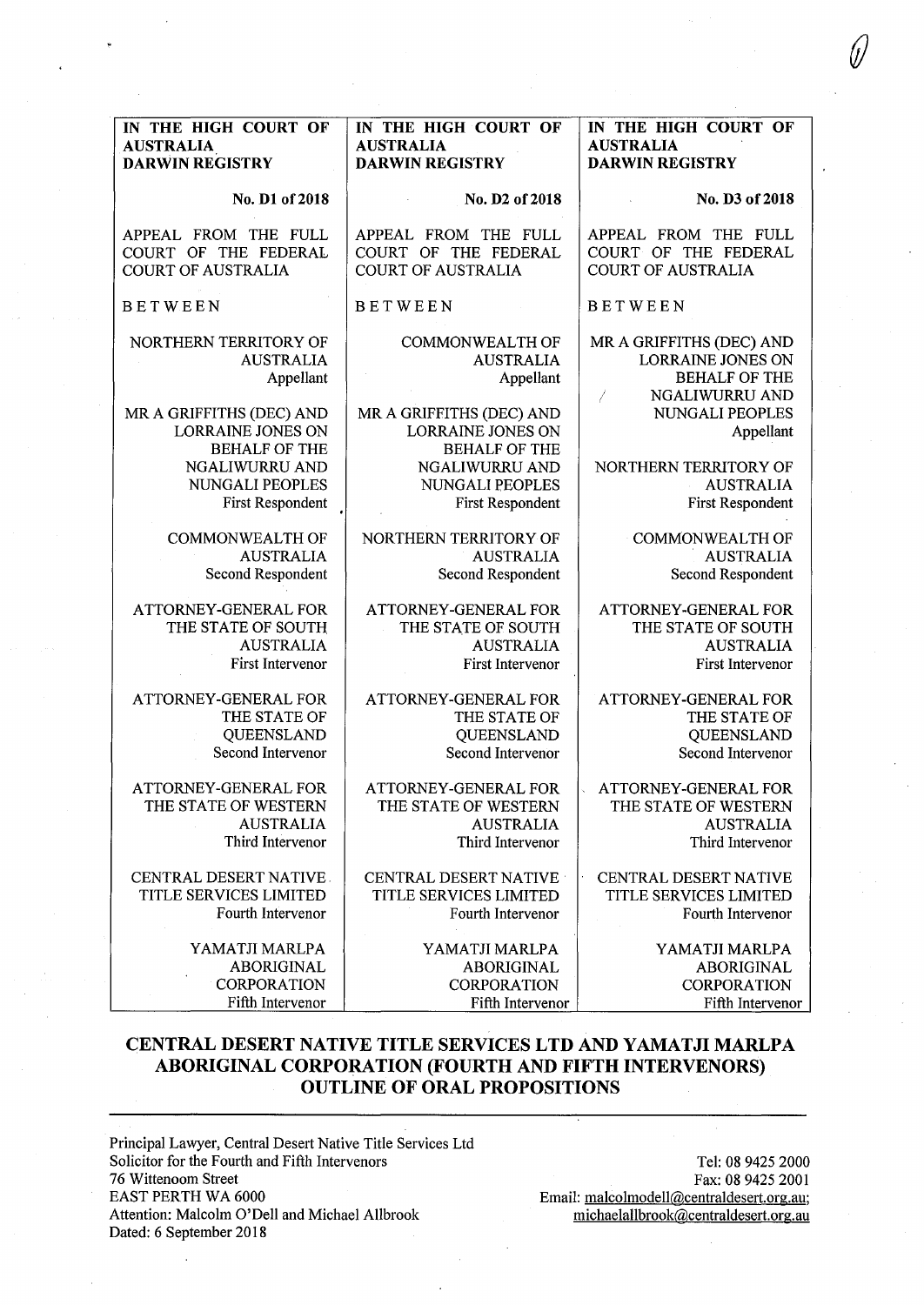### **Part 1: Certification**

This outline is in a form suitable for publication on the intemet.

## **Part 11: Outline of propositions**

#### **The nature of native title compensation**

- 1. Extinguishment of native title by inconsistent grant may:
	- (a) remove common law recognition of the native title holders' rights under traditional law and custom:
		- (i) of (utilitarian) occupation and use, which are valuable property rights; and

1

- (ii) cause non-economic (non-pecuniary) loss associated with such dispossession, including depriving the native title holders of legal rights by which they maintain their spiritual connection to, and exercise responsibility for, the land, which are also valuable property rights;
- (b) authorise use of the land by others which:
	- (i) actually prevents occupation and use and thereby has an effect on the native title holders e.g. through dislocation, lack of access to material resources;
	- (ii) interferes with the spiritual connection between the native title holders and their traditional country, including through damage to sites of significance, and an inability to exercise responsibilities to country.
	- NTRB Subs [13]-[19], [33]; *Alyawarr* [64] (JBA v 11 no 82 p 4576).
- 20 2. Section 51(1) of the *Native Title Act* should be construed broadly so as to provide substantive compensation for all of the above effects, having regard to the terms, object and context of the Act, the nature of native title, and by analogy with compensation principles in other areas of law. That is, all of the above effects are compensable, and the measure of compensation should be that which will so far as possible put the native title holders back in the position they would have been in but for the extinguishment. The section does not operate only by reference to land valuation principles.
	- NTRB Subs [8]-[10], [22] [31], [43], [84]; *Native Title Act* Preamble, Pt 2 Div 5, s 223; *Mabo (No 2)* p 69 (JBA v9 no71 p 3482); *Leichardt* [35]-[39] (JBA v8 no69 p 3322); *Griffiths FC* [142] (CAB 314).
- 30 3. The Courts below correctly approached the matters in  $[1(a)(ii)]$  and  $[1(b)(ii)]$  above as a substantive head of loss for which compensation is to be assessed under  $s$  51(1). Assessing such loss by reference to a percentage of freehold value or amount per hectare, or by application of a vague concept of 'fairness and moderation', would fail to accord with the proper basis for assessment of compensation and fail to have regard to the evidence.
	- NTRB Subs [32] [34], [58]- [61], [74]; *Griffiths FC* [375]-[376] (CAB 374ft).

10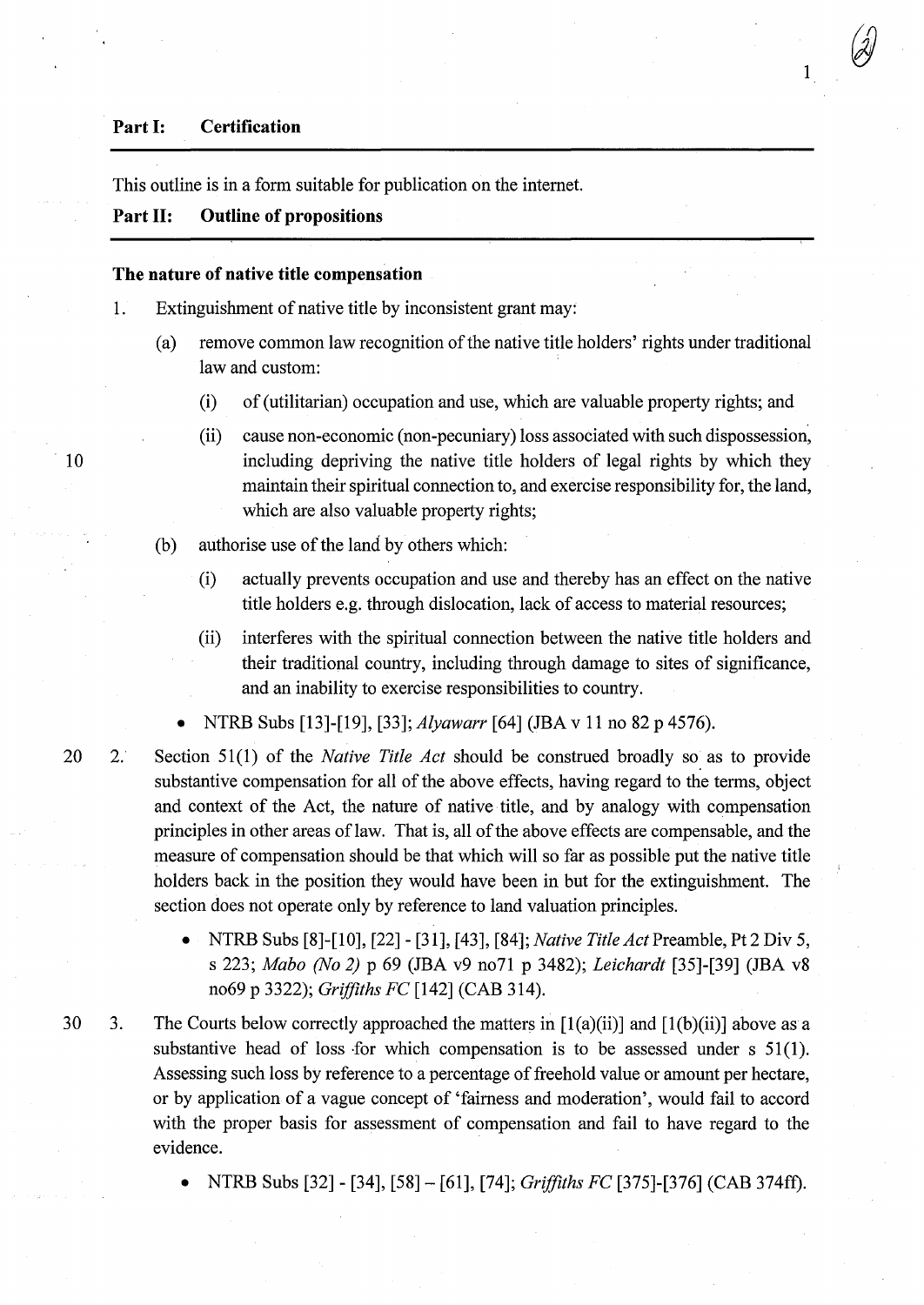### **Economic loss**

- 4. The Full Court erred in applying the *Spencer* test to value the effects in [1(a)(i)] and  $[1(b)(i)]$  above, in particular because native title is inherently incapable of being transferred and held by non-members of the indigenous society.
	- NTRB Subs [35]- [37].
- 5. Alternatively, the Full Court erred in discounting for inalienability. What a notional purchaser acquires is land free from native title, not the (inalienable) native title.
	- NTRB Subs [38] [43]; *Leichardt* [23]-[24], [32], [43]-[44] (JBA v8 no69 p3320ff).
- 

10 6. It may be appropriate to assess compensation for the effect in  $[1(a)(i)]$  and  $[1(b)(i)]$  above by equating non-exclusive native title to freehold where freehold is the closest analogue to what would put the native title holders back in the position they would have been in but for extinguishment.

- NTRB Subs [44], [47]-[53]; *Griffiths TJ* [213]-[214], [221], [231]-[232] (CAB 154ft); *Native Title Act* Preamble, ss 51(6)-(8); *Kozaris* p 242 (JBA v8 no66 p3242).
- 7. In other cases, such as in remote areas where freehold value is negligible and where the native title holders lived on and obtained sustenance from the land, the cost of obtaining alternative accommodation, food and other resources may be a more appropriate 20 methodology.
	- NTRB Subs [21], [29], [34], [54].

## **Non-economic loss**

- 8. There was no error in the primary judge's approach to assessing the non-economic effects of the compensable acts by reference to the whole of the evidence and by reference to effects over a wider geographical area than each particular lot.
	- NTRB Subs [62]-[67]; *Griffiths* TJ[378]-[383] (CAB 194ft); *Griffiths FC* [312]- [319] (CAB 359ff).
- 9. A sense of failed responsibility can arise by reason of acts which extinguished the nonexclusive rights which existed in this case. Those are matters of the kind referred to in 30  $[1(a)(ii)]$  and  $[1(b)(ii)]$  above.
	- NTRB Subs  $[68] [71]$ .
	- 10. Given the nature of native title as a communal entitlement which endures so long as the society remains, and is inalienable, compensation can be assessed by reference to impacts on the native title holders at the time of the compensable act and on persons (future generations) who would have enjoyed those rights but for extinguishment.
		- NTRB Subs [75]- [82]; *Griffiths* TJ[316], [382] (CAB 178, 195); *Griffiths FC*  [333] (CAB 364), [415]-[419] (CAB 387-9).